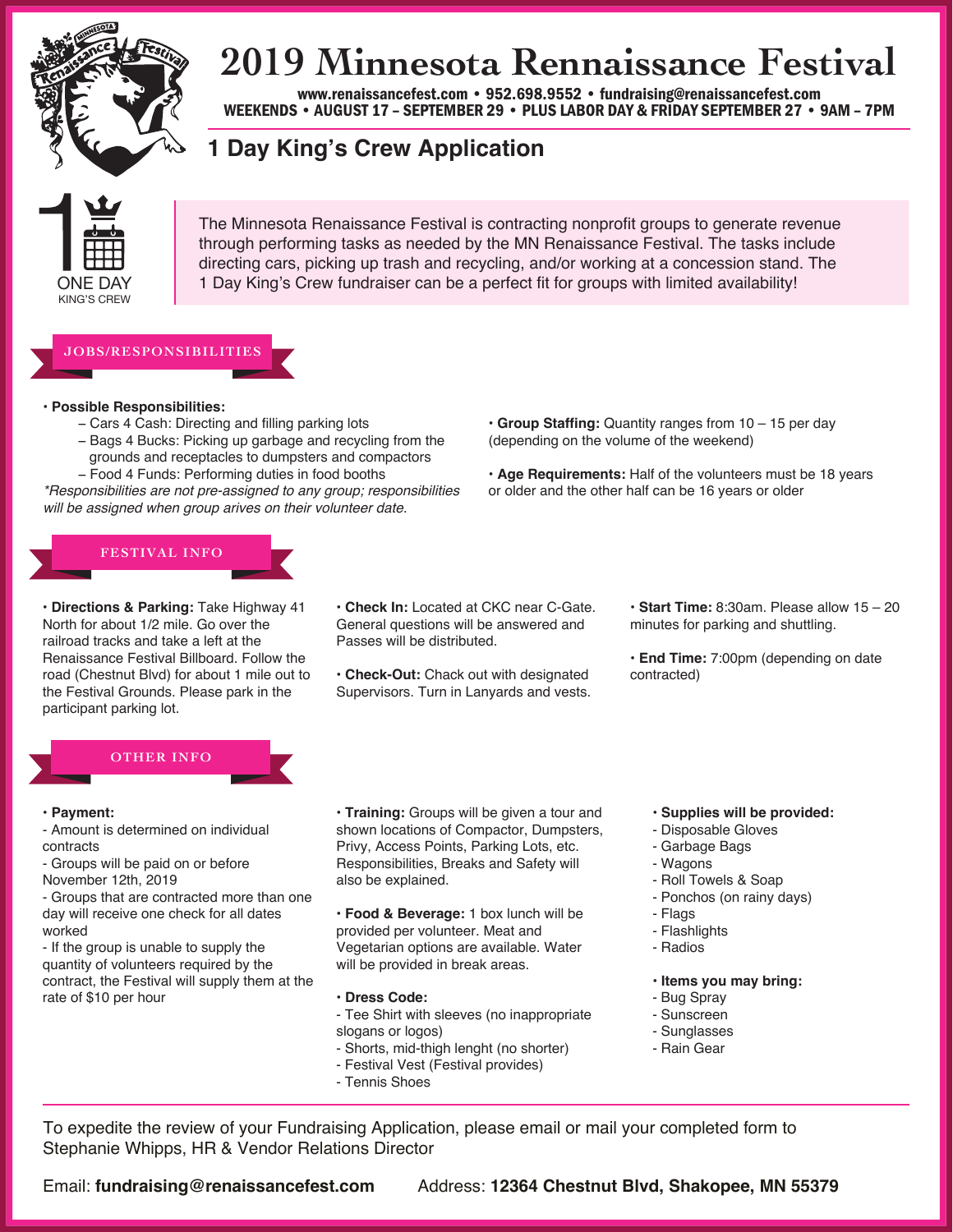|                        | 2019 Minnesota Rennaissance Festival<br>WEEKENDS . AUGUST 17 - SEPTEMBER 29 . PLUS LABOR DAY & FRIDAY SEPTEMBER 27 . 9AM - 7PM |              | www.renaissancefest.com • 952.698.9552 • fundraising@renaissancefest.com |            |
|------------------------|--------------------------------------------------------------------------------------------------------------------------------|--------------|--------------------------------------------------------------------------|------------|
|                        | <b>Day King's Crew Application</b>                                                                                             |              |                                                                          |            |
| ORGANIZATION INFO      |                                                                                                                                |              |                                                                          |            |
| ORGANIZATION NAME      |                                                                                                                                |              |                                                                          |            |
| ORGANIZATION ADDRESS   |                                                                                                                                | <b>CITY</b>  | <b>STATE</b>                                                             |            |
| PHONE#                 | PHONE $#$                                                                                                                      |              | FAX#                                                                     |            |
| <b>WEBSITE</b>         |                                                                                                                                | <b>EMAIL</b> |                                                                          |            |
|                        | ORGANIZATION FEDERAL TAX ID# (Must be 9 digits long, does not contain letters)                                                 |              |                                                                          |            |
|                        | ORGANIZATION FEDERAL TAX NAME (as shown on your Income Tax Return)                                                             |              |                                                                          |            |
| PRIMARY CONTACT INFO   |                                                                                                                                |              |                                                                          |            |
|                        |                                                                                                                                |              |                                                                          |            |
| <b>CONTACT NAME</b>    |                                                                                                                                |              | <b>TITLE</b>                                                             |            |
| <b>CONTACT ADDRESS</b> |                                                                                                                                | <b>CITY</b>  | <b>STATE</b>                                                             | <b>ZIP</b> |
| <b>PHONE</b>           |                                                                                                                                | <b>EMAIL</b> |                                                                          |            |
| NETWORKING QUESTIONS   |                                                                                                                                |              |                                                                          |            |
|                        |                                                                                                                                |              |                                                                          |            |
|                        |                                                                                                                                |              |                                                                          |            |
|                        | Why would your organization be successful in the MRF Fundraiser? ___________________________________                           |              |                                                                          |            |

### **FUNDRAISING DATES AVAILABLE**

|                 | Weekend 1 | Weekend 2 | Weekend 3   | Weekend 4   | Weekend 5    | Weekend 6    | Weekend <sub>7</sub> |
|-----------------|-----------|-----------|-------------|-------------|--------------|--------------|----------------------|
| Friday          |           |           |             |             |              |              | September 27         |
| <b>Saturday</b> | August 17 | August 24 | August 31   | September 7 | September 14 | September 21 | September 28         |
| <b>Sunday</b>   | August 18 | August 25 | September 1 | September 8 | September 15 | September 22 | September 29         |
| <b>Monday</b>   |           |           | September 2 |             |              |              |                      |

K